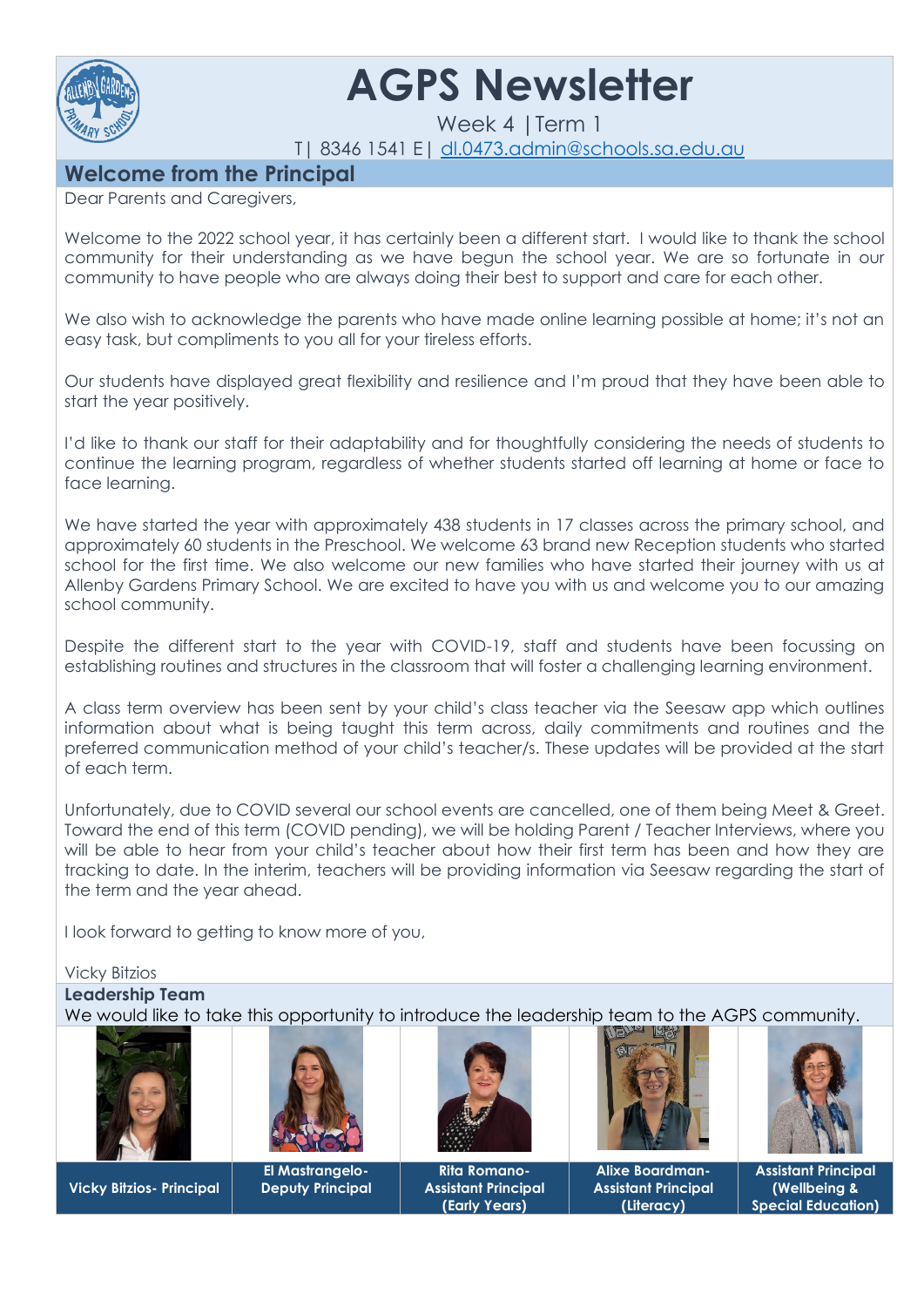*"A teacher's influence doesn't stay in school. It goes out into the world and cannot truly ever be measured. Every student you inspire to do something great goes on to inspire others. There is no limit to your impact."*

*George Couros #BecauseofaTeacher*



**School Times**

Yard supervision from: 8:30 am School commences: 8:45 am Recess: 10:35-10:55 am Lunch: 12:45- 1:25 pm School Dismissal for all year levels: 3:05pm

## **Term 1 Key Calendar Dates**

We are optimistic that most things over the year will be able to go ahead. *Please note that diary dates may be rescheduled or cancelled depending on the directives from our Department.*

**Play Group** begins March 4th

**Public Holiday** March 14th

**Pupil Free Day March 15th** 

**Annual General Meeting/Governing Council** March 15th

**Wellbeing & Harmony Week** March  $21st - 25th$ 

**Swimming Week (Reception – Year 5)** April  $4^{\text{th}} - 8^{\text{th}}$ 

**Parent-teacher interviews** April 4th – 8th (booking information will be sent to families)

**End of Term, early dismissal** *(Thursday)* April 14th

Good Friday April 15th

#### **New Staff**

This year we welcome a number of new staff to our school community, Tamera Govett – Area 3 Reception (Thursday and Friday), Voula Pagonis, Greek Teacher (Term 1), Alixe Boardman, Assistant Principal Curriculum, Taylah Letheby The Arts Teacher, Simon Krieg PE Teacher and Sarah Marshall, OSHC Director.

#### **The Gardens Café – Summer Menu Term 1 & 4**

QKR app orders need to be placed by 8.30am on the day they are required. We are looking for parent or grandparent volunteers for Mondays, please contact the front office if you are interested. If you have any queries regarding lunch orders, please contact the front office on 8346 1541.

# **School Improvement Priorities**

As a part of the school's self-review processes staff have worked on developing a renewed 3 year site improvement plan. The purpose of the plan is to document key outcomes and actions in Writing, Reading and Mathematics that focus on strengthening student learning outcomes in these areas. Elements of the plan include:

- all children being stretched in their learning,
- every student making positive growth for each year of schooling
- · capacity building of staff to provide a high quality and challenging learning program.

These improvement priorities are documented in the Site Improvement Plan which will be shared at the upcoming Governing Council/Annual General Meeting. The document will then be available on our website along with the 2021 Annual Report.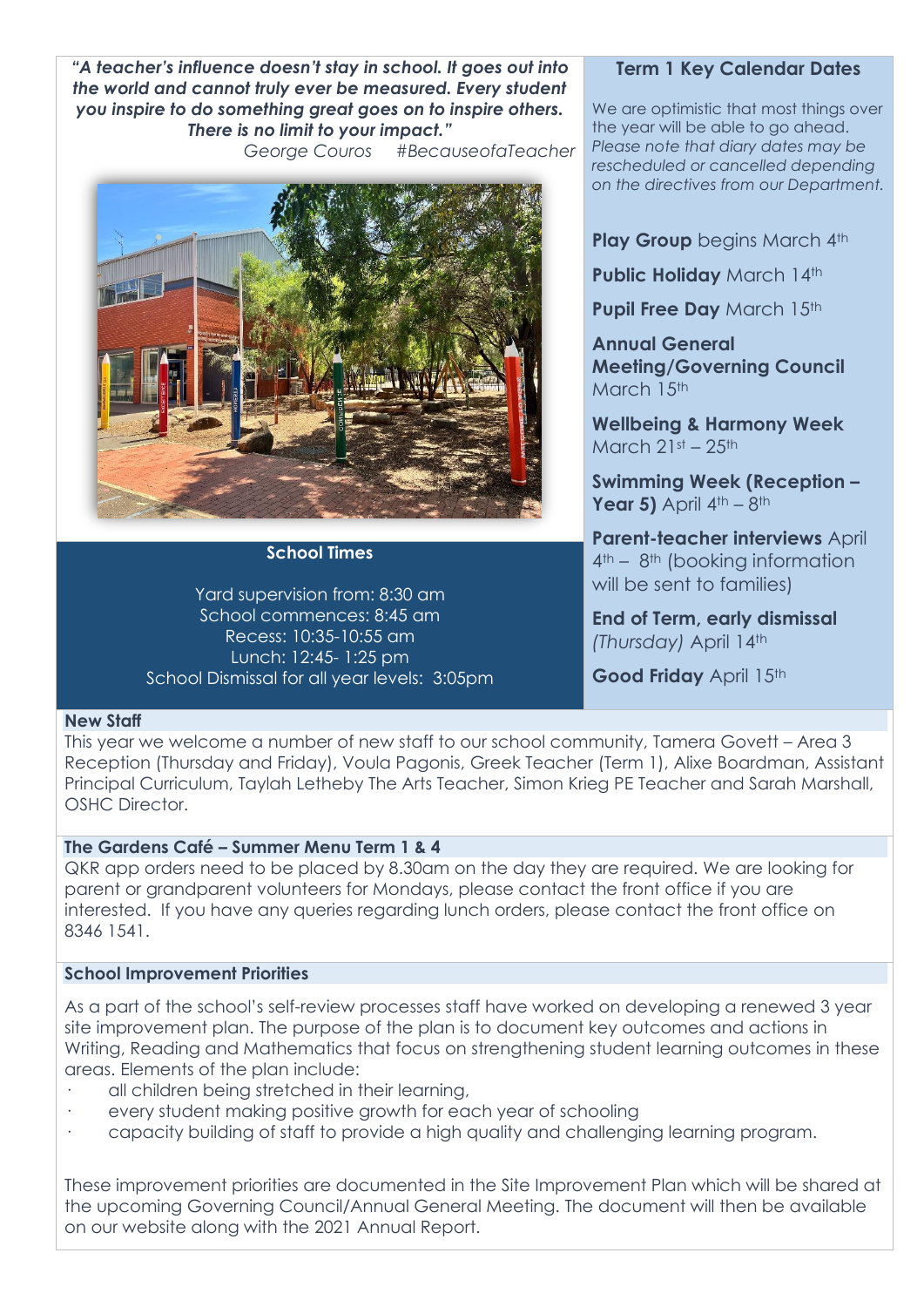#### **Playgroup**

**9.00am to 11.00am in the Preschool area. Due to COVID restrictions activities will be outdoors. Masks must be worn by adults.**

**For further information please contact Rachel through the Allenby Gardens Playgroup Facebook page.**

#### **COVID-19 UPDATE**

In relation to the management of COVID-19, the most current advice from the Department for Education is provided below:

The following aspects can resume as of Monday 28<sup>th</sup> February 2022:

- Day excursions and incursions (held outdoors where possible)
- Playaroup (to be held outdoors)
- · Interschool sporting commitments
	- · Choirs, band practice and instrumental lessons attended by a non-school employed music teacher.
- Community language programs *i.e.* Greek, Punjabi

We continue to reiterate that it's vitally important you:

# · **You keep your child at home if they are:**

- o Unwell
- o Experiencing any COVID symptoms
- o Any other member of the household has OCVID-19
- o They are a close contact for a person who has COVID-19 and are required to quarantine

**Notify us as soon as possible if your child/ren tests positive for COVID-19.** Leadership may contact you to gather some information from you (e.g., exposure date/test/dates/onset of symptoms) to support contact tracing, with guidance from SA Health.

**These COVID safety measures will continue to be in place up until end of week 8.**

## **Governing Council AGM and Parent Involvement**

The Governing Council plays an active role in developing school policies, liaising with committees and representing the views of the parent community. *We value the support of parents as partners in education.*

**Governing Council will be meeting twice a term on a Tuesday evening (week 3 and week 8) for approximately 60 minutes**. The meetings will include a spotlight session relating to the School Improvement Plan along with other related agenda items.

# **Nominate for Governing Council**

I invite parents to consider nominating for membership of the Governing Council 2022/2023 using the nomination form link. [Governing Council Form.](https://forms.office.com/Pages/ResponsePage.aspx?id=6fS7c4gGRkmuqb0LtA7PB9lfOqwI0ZBPiBqSEkRgSyBUNFo3UDVCRlpWVUZYNTMwWTVUU1BQNTJPQS4u) The nomination period is **open on Monday 28 February up to and including Friday 11 March at 9am.** Contact the front office or email [dl.0473.admin@schools.sa.edu.au](mailto:dl.0473.admin@schools.sa.edu.au) if you require further information.

Parents are welcome to join the following Governing Council sub-committees:

- Fundraising
- Sport
- Finance
- Out of School Hours Care (OSHC)

**Parents will be announced at the Governing Council at the Annual General Meeting held on Tuesday 15th March at 6pm in the Gym.**